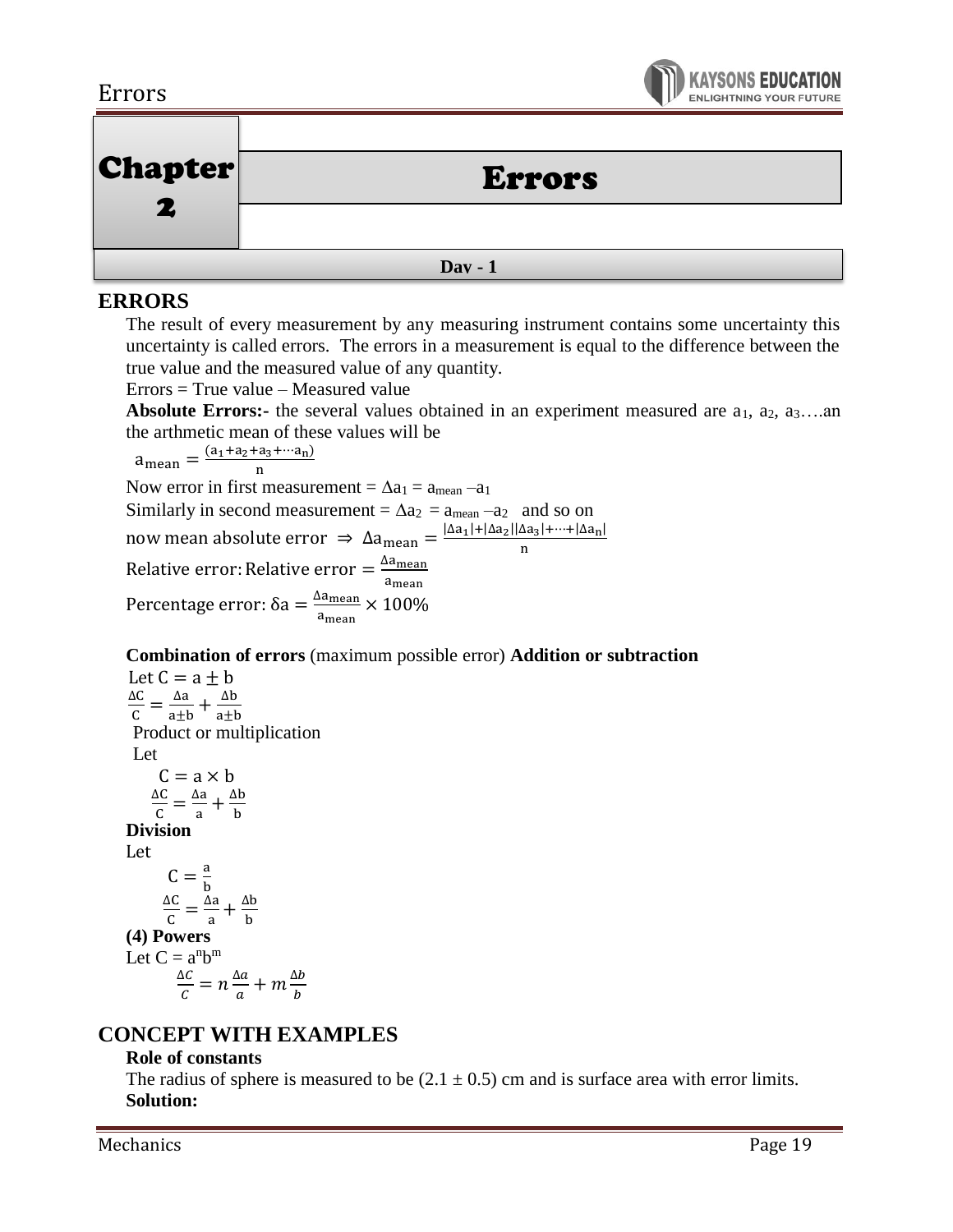KAYSONS ED **ENLIGHTNING YOUR FUTURI** 

Surface area  $= A = 4\pi r^2$ ∆A  $\frac{\Delta A}{A} = \frac{2\Delta r}{r}$ r  $= 2 \times \frac{0.5}{2.4}$ 2.1 ∆A  $\frac{\Delta A}{A} = \frac{10}{21}$ 21 Now% error ∆A  $\frac{\Delta A}{A} \times 100 = \frac{10}{21}$  $\frac{10}{21} \times 100$  $= 47.62 %$ **Other way**   $= 4 \pi r^2$  $= 4 \times \frac{22}{7}$  $\frac{22}{7} \times (2.1)^2$  $= 55.4 \text{ cm}^2$ Now  $=\frac{\Delta A}{\Delta}$  $\frac{\Delta A}{A} = 2 \frac{\Delta r}{r}$ r  $\Delta A = 2 \frac{\Delta r}{r}$  $\frac{11}{r} \times A$  $= 2 \times \frac{0.5}{2.4}$  $\frac{0.5}{2.1} \times 55.4$  $= 26.4 \text{ cm}^2$ Now  $(A \pm \Delta A)$  $=$  (55.4  $\pm$  26.4)

 $r = (2.1 \pm 0.5)$  cm

## **FINDING QUANTITY**

Percentage error in determining of acceleration of gravity with the help of simple Pendulum time period  $T = 2\pi \int_{0}^{1}$  $\frac{1}{g}$ . Given error in length of pendulum 4% while in The time period it is 2% then percentage error in  $g = ?$ 



$$
\frac{\Delta g}{g} = 8\%
$$

# **LEAST COUNT AND DIFFERENT UNITS**

If a particle of mass  $m = 25.0$  Kg is moving in a circular path of radius  $r = 50.00$  cm with constant speed of  $v = 10.0$  Km/hr them find error in force required by particle. Now Given  $m = 25.0$  Kg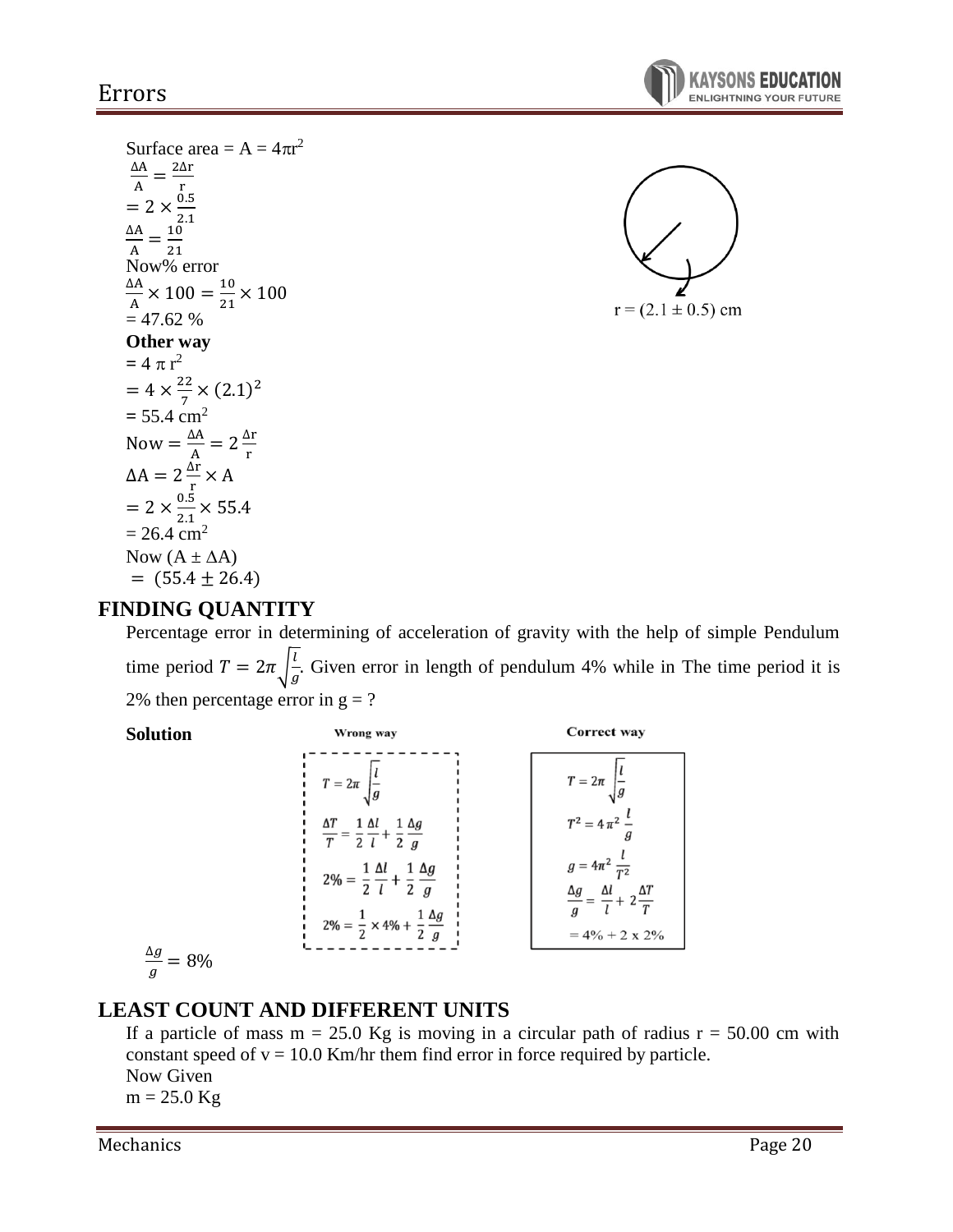

 $= L.c. = 0.1$  $V = 10.0$  Km/h  $= L.c = 0.1$  $\Delta V = 0.1, V = 10$  $R = 50.00$  cm  $\Delta r = 0.001$ ,  $r = 50$ cm **NOTE:** never change units in error. **Least count**   $25.00 - L.c = 0.01$  $16.50 - 50 - L.c = 0.01$  $76.03 - 03 - L.c = 0.01$  $15.0002 - L.c = 0.0001$  $17.030 - L.c = 0.01$ 

#### **Solution:**

$$
F = \frac{mv^2}{r}
$$
  
\n
$$
\frac{\Delta F}{F} = \frac{\Delta m}{m} + \frac{2\Delta v}{V} + \frac{\Delta r}{r}
$$
  
\n
$$
\frac{\Delta F}{F} = \frac{0.1}{25} + \frac{2 \times 0.1}{10} + \frac{0.01}{50}
$$
  
\n
$$
= \frac{0.2 + 1 + 0.01}{50}
$$
  
\n
$$
\frac{\Delta F}{F} = \frac{1.21}{50}
$$
  
\n
$$
\ln\% \frac{\Delta F}{F} = \frac{1.21}{50} \times 100
$$
  
\n
$$
= 1.21 \text{ x } 2 = 2.42\% \text{ Ans.}
$$



## **UNIQUE CONCEPT**

Calculate focal length of a spherical Mirror from the following observations Object distance u  $= (50.1 \pm 0.5)$  cm. and image distance v =  $(20.1 \pm 0.2)$  cm.

**Solution:** 
$$
-\frac{1}{f} = \frac{1}{V} + \frac{1}{u}
$$
  
\n $\frac{1}{f} = \frac{u+V}{Vu} = f = \frac{Vu}{V+u}$   
\n $= \frac{50.1 \times 20.1}{50.1 + 20.1}$   
\n $= 14.3 \text{ cm}$   
\nNow  
\n $f = \frac{Vu}{V+u}$   
\n $\frac{\Delta f}{f} = \pm \left[ \frac{\Delta u}{u} + \frac{\Delta V}{V} + \frac{\Delta u + \Delta v}{u+v} \right]$   
\n $= \pm \left[ \frac{0.5}{50.1} + \frac{0.2}{20.1} \right] + \frac{0.5 + 0.2}{50.1 + 20.1}$   
\n $\frac{\Delta f}{f} = \pm [0.0299]$   
\n $\Delta F = \pm [0.0299] \times 14.3$   
\n $\pm 0.4 \text{ cm}$ 

**Note:** Similar case in resistance connected in parallel combinations

$$
\frac{1}{\text{Re}q.} = \frac{1}{R_1} + \frac{1}{R_2}
$$